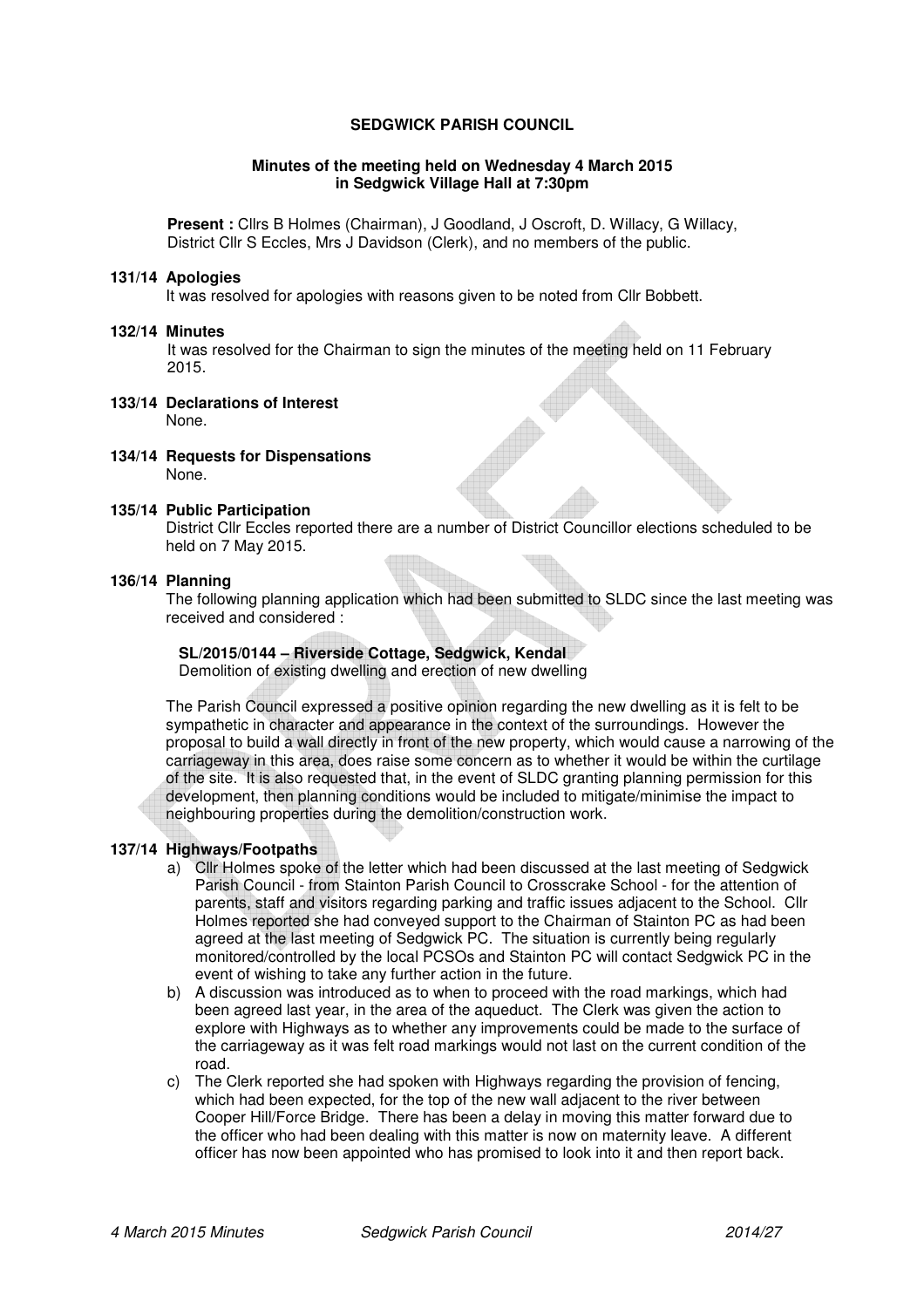- d) It was noted the collapsed water main/hole which appeared outside Eden End not far from the junction with Wakefield Meadow – has been reported to Highways (Ref : 62/WEB151317661).
- e) It was reported that one of the boards on the suspension bridge over the river is deteriorating and has been reported to the National Trust who has the responsibility for this structure.
- f) Appreciation was conveyed to Cllr Willacy who reported he has now repaired the fingerpost sign at the bottom of the footpath leading to the aqueduct.

# **138/14 Consultations**

The BT consultation regarding the removal of the telephony service from a number of telephone kiosks in Cumbria was further considered. It was resolved to agree to the removal of the service from the Sedgwick telephone kiosk to allow for the installation of a defibrillator to proceed. The decision was based on the information provided by BT that a total of 2 calls (1 paid & 1 free) had been made from the kiosk between 1 January 2014 to 31 December 2014.

## **139/14 Playground /Millennium Field**

- a) Cllr G Willacy reported the pieces for the two replacement picnic benches have now been delivered and he has almost finished putting them together. Cllr D Willacy reported he had received an offer of £10 for the old ones to be taken away. Cllr D Willacy was given the action to negotiate/make the arrangements for the tables to be taken away for a cost of £20. In the event of this being achieved then Cllr D Willacy and Cllr G Willacy would install the new tables in the playground.
- b) Cllr Oscroft presented a playground inspection report :
	- All the equipment is considered to be in good sound order and fit for the Under 12s to play on :
		- The two picnic bench tables and seats are in poor repair and are due for renewal (as discussed above);
		- The three bench seats around the edge of the field are in need of cleaning and repainting (or staining);
		- Chain Walks are in good condition with all attachments sound;
		- The 'goal posts' are solid and fit for purpose;
		- .The large slide (ex : Barrows Green Home) needs cleaning and more safety chippings around base to be obtained;
		- Slurry pit new gate is solid contents of pit ready to be cleaned out again;<br>Swings the chains and attachments are in good order two of the seats
		- Swings the chains and attachments are in good order two of the seats are beginning to show signs of cracking and will require renewal in the future;
		- Spring Horses all OK;
		- Waste Bin emptied plastic liner required.

Appreciation was conveyed to Cllr Oscroft for preparing the report and it was agreed that further consideration would be given to the issues raised at the next meeting.

## **140/14 Canal**

- a) It was reported that the Clerk has recreated the Sedgwick Parish Council Management Plan for Sedgwick Canal/1994 – 2014 document into a Word file. A meeting is yet to be arranged with Lancaster Canal Trust.
- b) The following Press Releases from Lancaster Canal Trust were received and noted : **IWA National Trailboat Festival & CountryFest** : Canal & River Trust and the Lancaster Canal Trust have joined forces to prepare the Canal's Northern Reaches for the IWA Trailboat Festival, 30 May to 1 June, and volunteers are rallying to get the work finished in time. The Trailboat Festival will run alongside the annual CountryFest, which attracts around 20,000 people. The Canal will be dredged between Millness and Stainton and the slipway area improved. The landing stage area at Crooklands has been the subject of extensive conservation work by re laying the original sets and cobbles to a high standard and an overgrown hedge on the paddock professionally 'layered'. All this work has been done without affecting the resident wildlife, and the swans actually like to inspect the work as it progresses. Meanwhile, the work of re-watering the Stainton to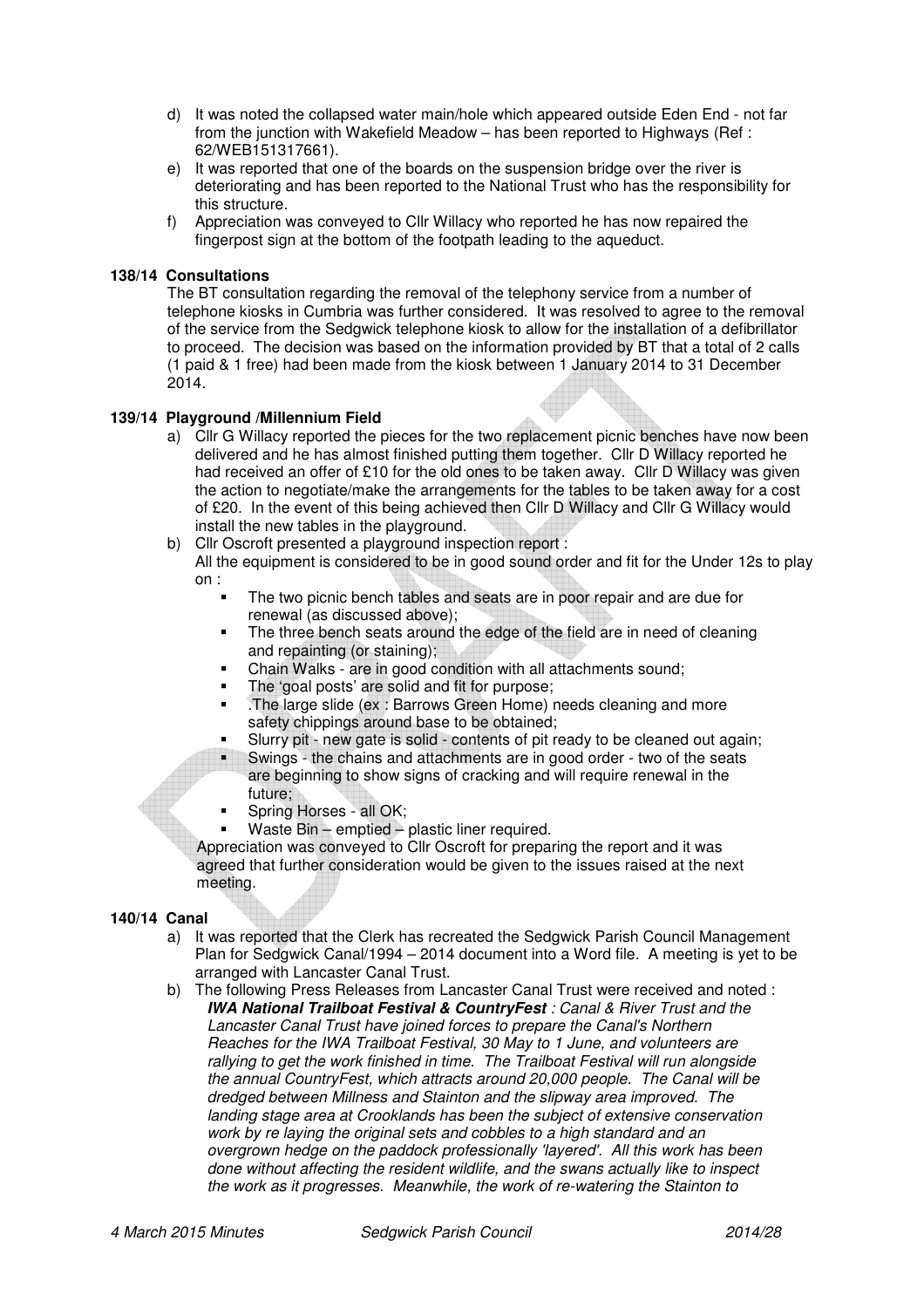Sellet Hall section is making headway and it is hoped this will be ready for the Festival. In the meantime the Festival is awaited with anticipation and especially the spectacular illuminated 'Parade of Boats' from Millness to Wakefield's Wharf that takes place at 8.30pm on Sunday 31 May. The Lancaster Canal Trust is very pleased that Richard Parry, head of Canal & River Trust, has accepted ther invitation to lead the flotilla of boats to Stainton.

# **Museum of Water Exhibition - The Storey, Lancaster** – **Friday 20 February**

**2015** : this was a three day event and had water taken from the Lancaster Canal, Killington feeder, alongside 125 thousand year old samples taken from over 160M below the Antarctic ice cap.

# **141/14 Sedgwick Village Hall**

It was noted the SLDC funding which has been awarded to be used towards the resurfacing of the path leading to the back door of the Village Hall has now been credited to the Sedgwick PC bank account. Two quotations for this work to be carried out had been received in April/May of last year. It was agreed that in the first instance it should be established as to whether there would be any changes to these quotations,

# **142/14 Correspondence**

- CALC Circular March 2015
- Any other correspondence, notices and publications received since the last meeting and not included on the agenda was noted.

## **143/14 Parish Meeting**

There was a further discussion regarding the arrangements for the Parish Meeting to be held on Wednesday 11 March 2015. Reports have been invited from District Cllr Eccles, County Cllr Gray, Kendal Neighbourhood Policing Team and Parish Groups. Mr Richard Trevitt (Chairman) and Mr Peter Jones (Project Team Member) will present a report regarding the 'Ambitions of the Lancaster Canal Trust. Cllr Holmes has made arrangements for refreshments to be provided and the Clerk has prepared flyers which have been distributed around the Parish by Cllrs Goodland, Oscroft, D Willacy and G Willacy. It was resolved that a donation of £25 should be made to the Lancaster Canal Trust and Cllr Goodland would make the presentation with a vote of thanks.

# **144/14 Finance**

- i) **2014/15 Payments/Receipts Report** the Payments/Receipts Report for 2014/15 was received and noted.
- ii) **Grass Cutting** the Clerk reported she has contacted Continental Landscapes regarding their 2015 charges a number of times since the last meeting. She had been advised they were proposing to send out quotations by the end of February but still nothing had been received. It was agreed that as soon as the quotation had been received it would be circulated to members for comments.
- iii) **Internal Audit** the Clerk of Beetham & Milnthorpe Parish Councils has recommended their Internal Auditor - Mr Alan Hartley - who has been found to provide a 'thorough and prompt' service. Although it is no longer a statutory requirement to separately minute the 'Review of the Effectiveness of the Internal Audit' it is recommended that it is undertaken as part of the review of effectiveness of the system of internal control. A 'Review of the Effectiveness of the Internal Audit' report was received and it was resolved for it to be approved. It was also resolved for Mr Alan Hartley to be invited to be appointed as the Internal Auditor for the 2014/15 accounts for an honorarium payment of £50.
- iv) **Payments**  it was resolved for the following payment to be approved : Lancaster Canal Trust – Donation **EXALL 2018** 25.00

## **145/14 Items for consideration for a future agenda**

- Playground Report Review
- Grass Cutting
- Parish Meeting Review
- Management Plan for Sedgwick Canal
- Aqueduct Road Markings
- Village Hall Path